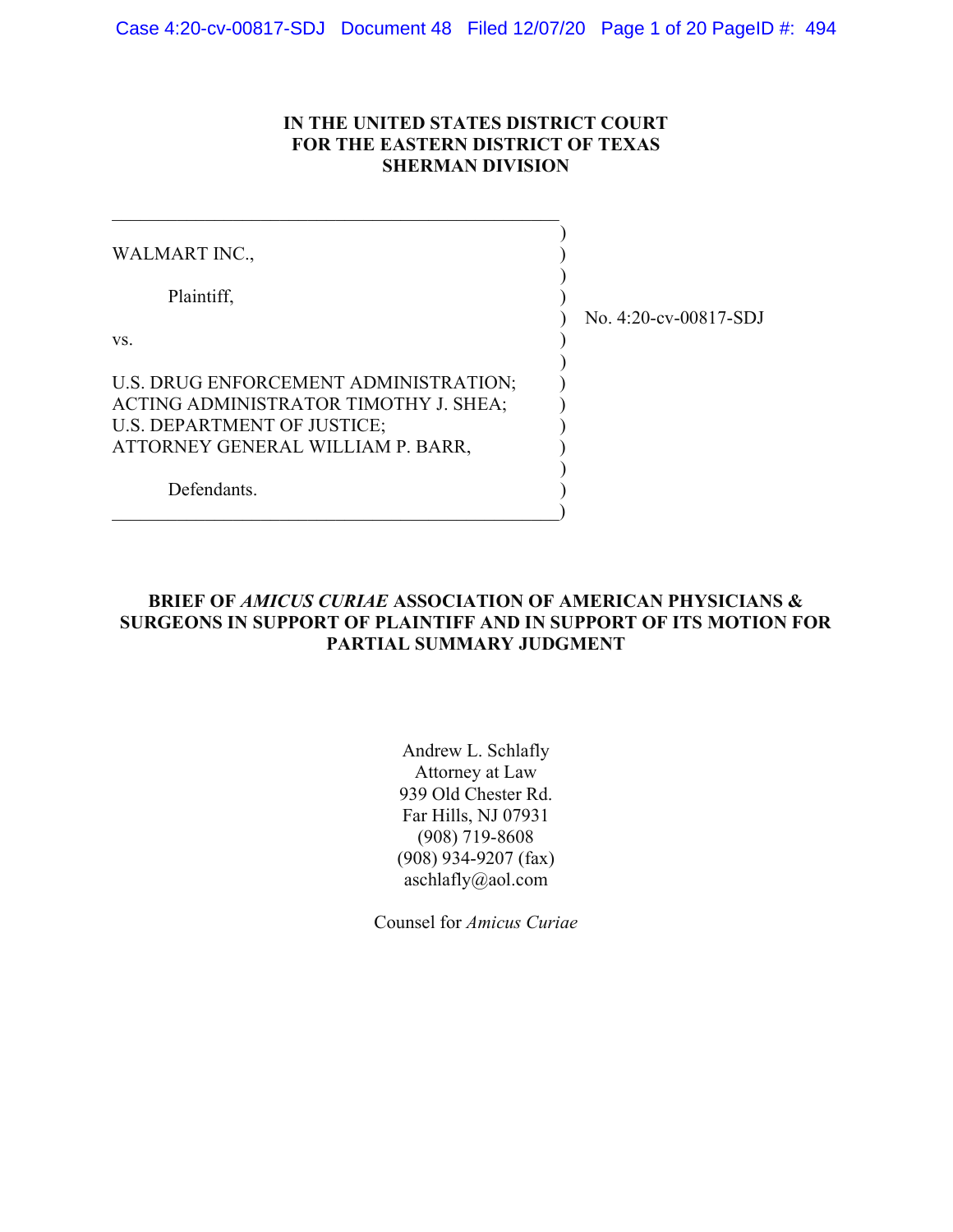# TABLE OF CONTENTS

| I.   | Defendants' "Red Flag," One-Size-Fits-All Approach Violates Due Process<br>Rights of Physicians and Patients to their Detriment, and Penalties Should<br>A. The Unauthorized "Red Flag" Program by Defendants Violates Due Process. 5<br>C. As AAPS Has Previously Stated to HHS, Defendants' Top-Down Approach is |  |
|------|--------------------------------------------------------------------------------------------------------------------------------------------------------------------------------------------------------------------------------------------------------------------------------------------------------------------|--|
| II.  | A Majority on the Supreme Court Has Rejected Unauthorized Regulation by                                                                                                                                                                                                                                            |  |
| III. | Defendants Overreach Constitutional Limits on Their Jurisdiction. 13                                                                                                                                                                                                                                               |  |
|      |                                                                                                                                                                                                                                                                                                                    |  |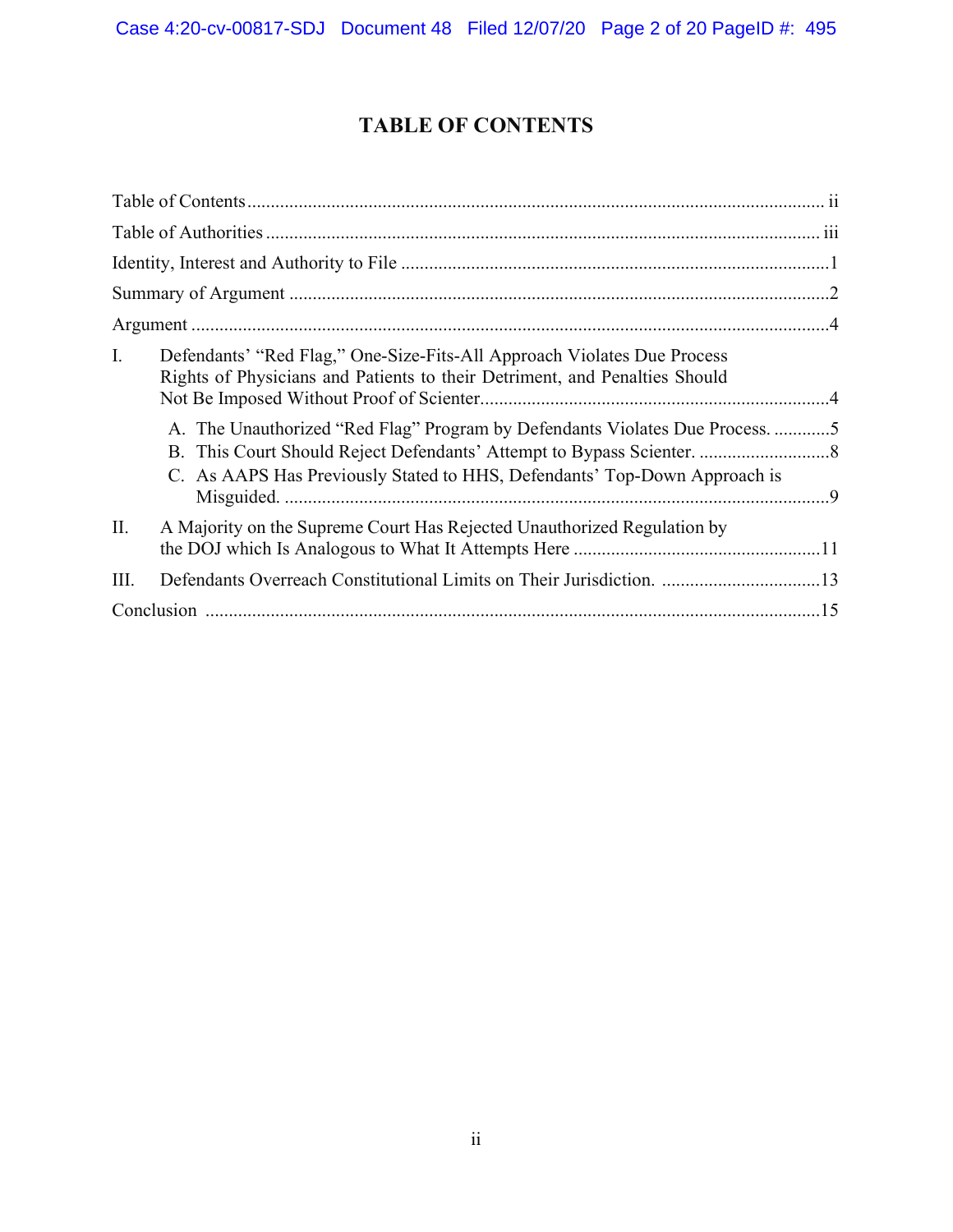## TABLE OF AUTHORITIES

| Pages<br><b>Cases</b>                                                                      |
|--------------------------------------------------------------------------------------------|
|                                                                                            |
| AAPS v. Weinberger, 395 F. Supp. 125 (N.D. Ill.), aff'd sub nom.,                          |
|                                                                                            |
|                                                                                            |
|                                                                                            |
|                                                                                            |
| Industrial Union Dept., AFL-CIO v. American Petroleum Institute, 448 U.S. 607 (1980)12, 13 |
| MCI Telecommunications Corp. v. American Telephone & Telegraph Co.,                        |
|                                                                                            |
| Nat'l Cable Television Ass'n v. United States, 415 U.S. 336 (1974) 14, 15                  |
|                                                                                            |
|                                                                                            |
|                                                                                            |
|                                                                                            |
|                                                                                            |
|                                                                                            |
|                                                                                            |
|                                                                                            |
|                                                                                            |
|                                                                                            |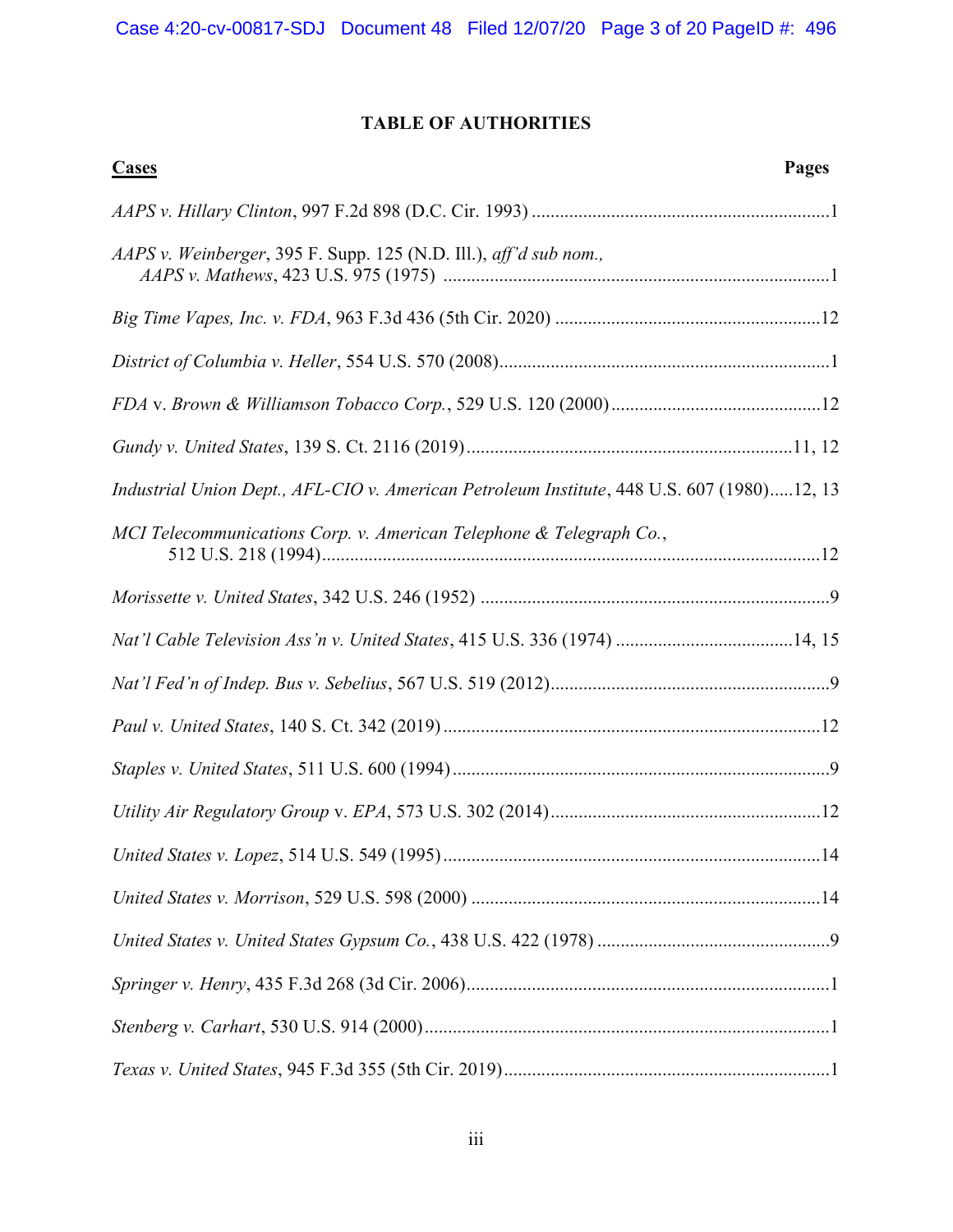## Rule

# **Other**

| Stephen Breyer, Judicial Review of Questions of Law and Policy,                                                                                                                                         |
|---------------------------------------------------------------------------------------------------------------------------------------------------------------------------------------------------------|
| Philip Eskew, "Exercising Patient Rights under the HITECH Act," 24 Journal of American<br>Physicians and Surgeons 50 (2019)                                                                             |
|                                                                                                                                                                                                         |
| Tamara Kurtzman, "Cashing Out," 42 LOS ANGELES LAWYER 22 (March 2019) 7                                                                                                                                 |
| Letter by Marilyn Singleton, M.D., J.D., to Vanila M. Singh, MD, MACM Chief Medical<br>Officer, Office of the Assistant Secretary for Health in HHS (March 25, 2019),                                   |
| Letter by Kristin Story Held, M.D., to Vanila M. Singh, MD, MACM Chief Medical Officer,<br>Office of the Assistant Secretary for Health U.S. Department of Health and Human<br>Services (May 10, 2019), |
| https://aapsonline.org/aaps-supports-emphasis-on-individualized-patient-care-in-report-of-pain-                                                                                                         |
| Fenit Nirappil, "D.C. Council votes to outlaw cashless stores, allow some prisoners to seek early<br>release," THE WASHINGTON POST (Dec. 2, 2020)                                                       |
| https://www.msn.com/en-us/news/us/d-c-council-votes-to-outlaw-cashless-stores-allow-some-                                                                                                               |
| Reuel E. Schiller, "Enlarging the Administrative Polity: Administrative Law<br>and the Changing Definition of Pluralism, 1945-1970,"                                                                    |
| Lawrence H. White, "The Curse of the War on Cash," CATO JOURNAL (Spring/Summer<br>2018)                                                                                                                 |
|                                                                                                                                                                                                         |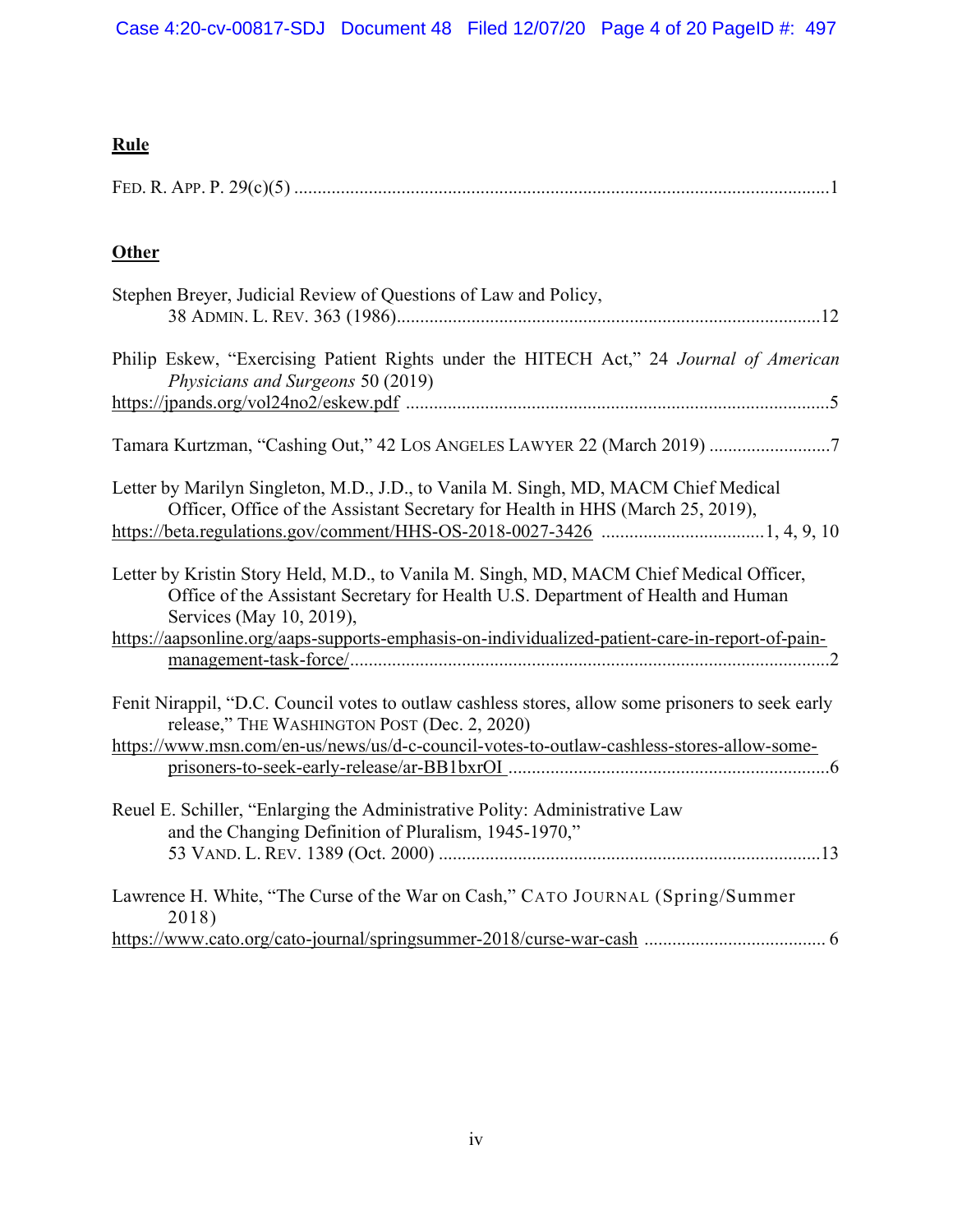### IDENTITY, INTEREST AND AUTHORITY TO FILE<sup>1</sup>

Amicus curiae Association of American Physicians & Surgeons ("AAPS") is a non-profit association of physicians founded in 1943, whose motto is "omnia pro aegroto" (meaning "all for the patient"). AAPS defends the patient-physician relationship against interference in the private practice of ethical medicine.

Over its 77-year history, AAPS has brought several precedent-setting lawsuits, including AAPS v. Hillary Clinton, 997 F.2d 898 (D.C. Cir. 1993), and AAPS v. Weinberger, 395 F. Supp. 125 (N.D. Ill.), aff'd sub nom., AAPS v. Mathews, 423 U.S. 975 (1975), and amicus briefs by AAPS have been cited by Supreme Court Justices and multiple U.S. Courts of Appeals. See, e.g., Stenberg v. Carhart, 530 U.S. 914, 933 (2000); id. at 959, 963 (Kennedy, J., dissenting); District of Columbia v. Heller, 554 U.S. 570, 704 (2008) (Breyer, J., dissenting); Texas v. United States, 945 F.3d 355, 369 (5th Cir. 2019); Springer v. Henry, 435 F.3d 268, 271 (3d Cir. 2006).

More than a year ago, on March 25, 2019, our then-President Marilyn Singleton, M.D., J.D., submitted comments to the U.S. Department of Health and Human Services ("HHS") which objected to "robotic, top-down policies" that harm patients by interfering with prescriptions for the treatment of pain. Letter by Dr. Singleton to Vanila M. Singh, MD, MACM Chief Medical Officer Office of the Assistant Secretary for Health in HHS ("Letter by Dr. Singleton").<sup>2</sup> About two months later, reflecting the deep commitment by AAPS to this issue on behalf of our physician members and their patients, our then-President-Elect Kristin Held, M.D., delivered

 $1$  Amicus files this brief with the consent of Plaintiff Walmart, and without opposition by Defendants. Consistent with FED. R. APP. P.  $29(c)(5)$ , the undersigned counsel certifies that: counsel for the amicus authored this brief in whole; no counsel for a party authored this brief in any respect; and no person or entity – other than amicus, its members, and its counsel – contributed monetarily to this brief's preparation or submission.

<sup>2</sup> https://beta.regulations.gov/comment/HHS-OS-2018-0027-3426 (viewed 12/4/20).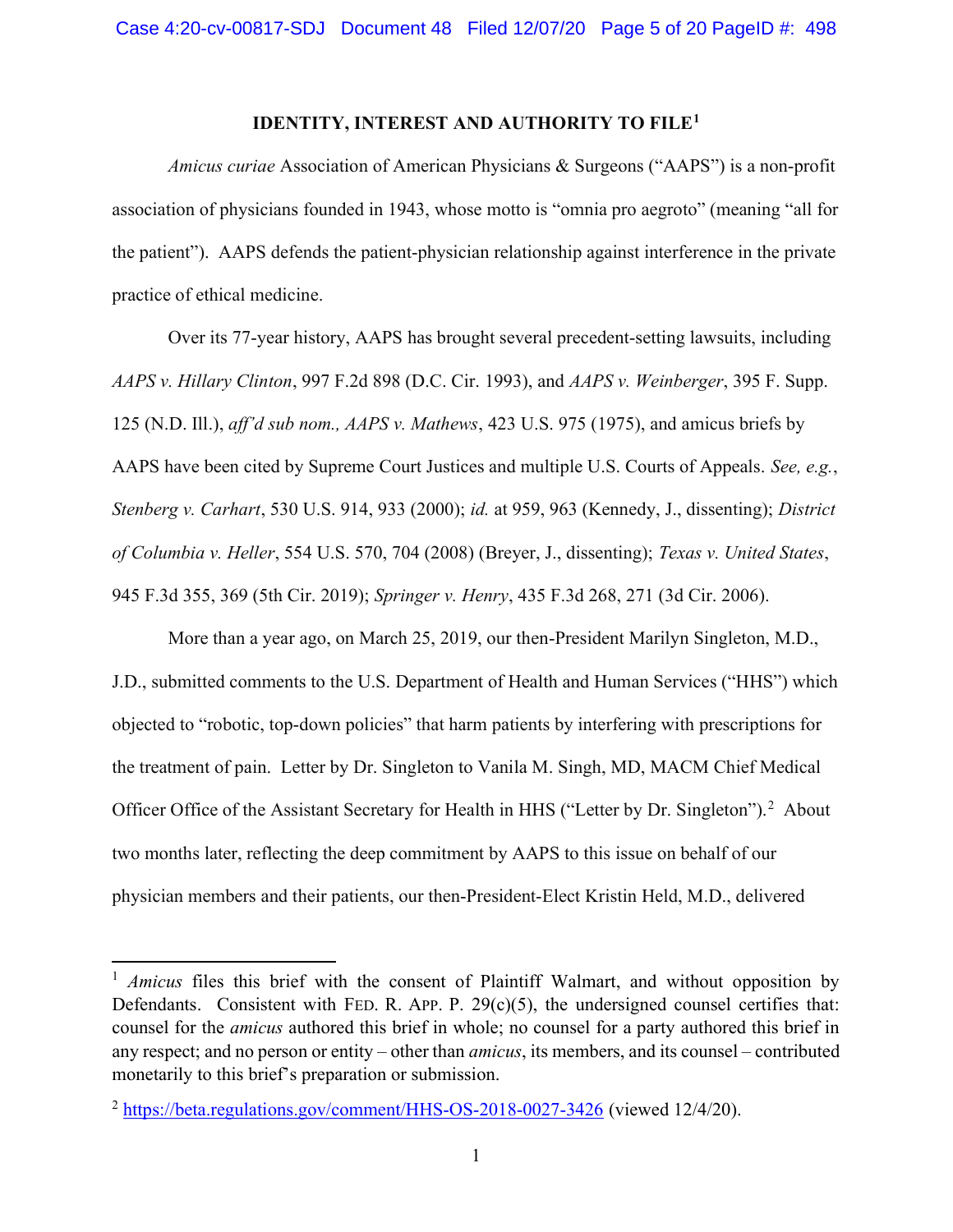#### Case 4:20-cv-00817-SDJ Document 48 Filed 12/07/20 Page 6 of 20 PageID #: 499

similar comments to the federal Pain Management Best Practices Inter-Agency Task Force, in response to its Final Report during the "Roundtable Discussion on Dissemination Activities with External Stakeholders" in Washington, D.C.<sup>3</sup> AAPS has extensive experience concerning the patient-physician relationship and the need for pharmacists to fill individualized prescriptions by physicians without interference caused by profiling, "red flag," or top-down federal agency programs. Simply put, amicus AAPS has many physician members who depend on the timely, affordable filling of their prescriptions by Walmart and other pharmacies.

Amicus AAPS therefore has a valid stake in opposing "red flag" interference by the Defendants, the Drug Enforcement Administration and the Department of Justice, with pharmacy compliance on individualized prescriptions for approved medications. AAPS thereby has direct and vital interests in the issues presented here, and submits its amicus brief on this basis.

#### SUMMARY OF ARGUMENT

The practice of private, ethical medicine depends heavily on the prompt filling of physicians' prescriptions by pharmacists without second-guessing, delays, or bureaucratic red tape. The practices of medicine and pharmacy are fields that are traditionally within the exclusive jurisdiction of the States, and one-size-fits-all or "top-down" interference by federal agencies in medical care is neither beneficial nor authorized by Congress. A complicated system of "red flag" burdens which, for example, impedes filling a prescription for a patient seeking to pay cash for it is a recipe for disaster for many physicians and patients alike. Physicians and particularly their patients would be the ones harmed most if Defendants succeed in interfering

<sup>&</sup>lt;sup>3</sup> Letter by Kristin Story Held, M.D., to Vanila M. Singh, MD, MACM Chief Medical Officer Office of the Assistant Secretary for Health U.S. Department of Health and Human Services (May 10, 2019),

https://aapsonline.org/aaps-supports-emphasis-on-individualized-patient-care-in-report-of-painmanagement-task-force/ (viewed 12/4/20).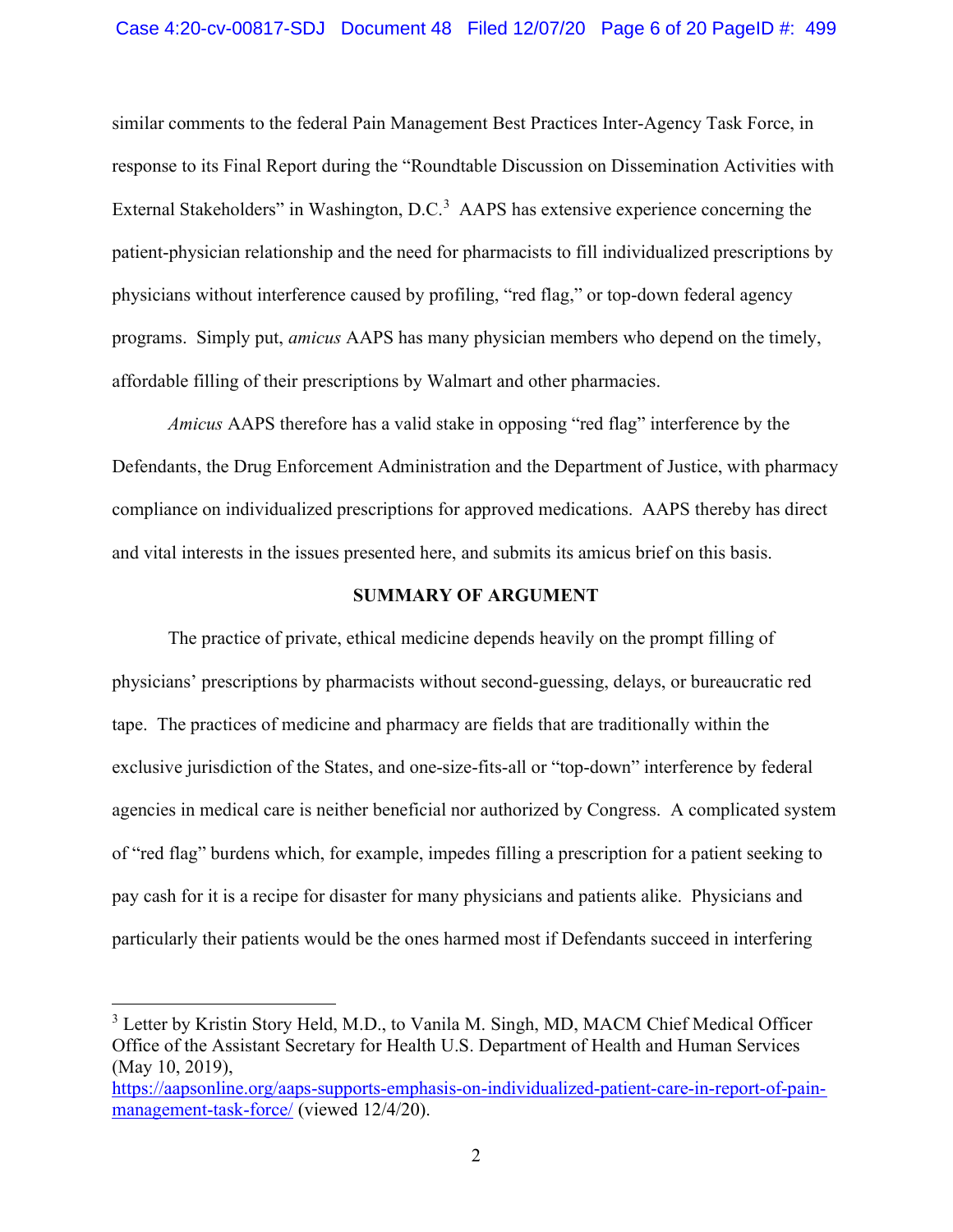with the filling of prescriptions based on a profiling-like "red flag" approach as sought by distant regulators located in Washington, D.C., who are unfamiliar with the practice of rural medicine. Access to affordable medical care requires that pharmacists be free of suffocating federal burdens which were never authorized by Congress, such as a requiring a laundry list of crosschecking before filling a prescription.

In essence, Defendants' monitoring program circumvents important due process safeguards by forcing pharmacists to blacklist physicians and refuse to fill prescriptions based on arbitrary criteria such as payment by cash or geographic distance. This interferes with rights of patients and physicians, but they receive no notice of it and are given no opportunity to object. Defendants thereby cut off the air supply of patients and physicians, who may not even have legal standing to challenge this harm to them. If prosecutors were to prevent the accused from using certain licensed defense attorneys, the resultant unconstitutional infringement on rights would be self-evident. Likewise, Defendants' back-door attempt to cut off the lifeblood of the practice of medicine – by coercing pharmacists not to fill prescriptions – would have the effect of depriving patients and physicians of basic rights without due process. Congress has not and would not confer such authority on Defendants to shake down Walmart by imposing draconian penalties without proof of knowledge of any wrongdoing, and Defendants unjustifiably grab for themselves power to punish without demonstrating scienter.

The facts in this case exemplify the administrative state running amok and trammeling traditional rights within the exclusive jurisdiction of the States. Defendants seek to federalize violations of state law, such that a violation of an unworkable state law which may never be enforced somehow becomes a federal law violation to justify levying draconian federal fines.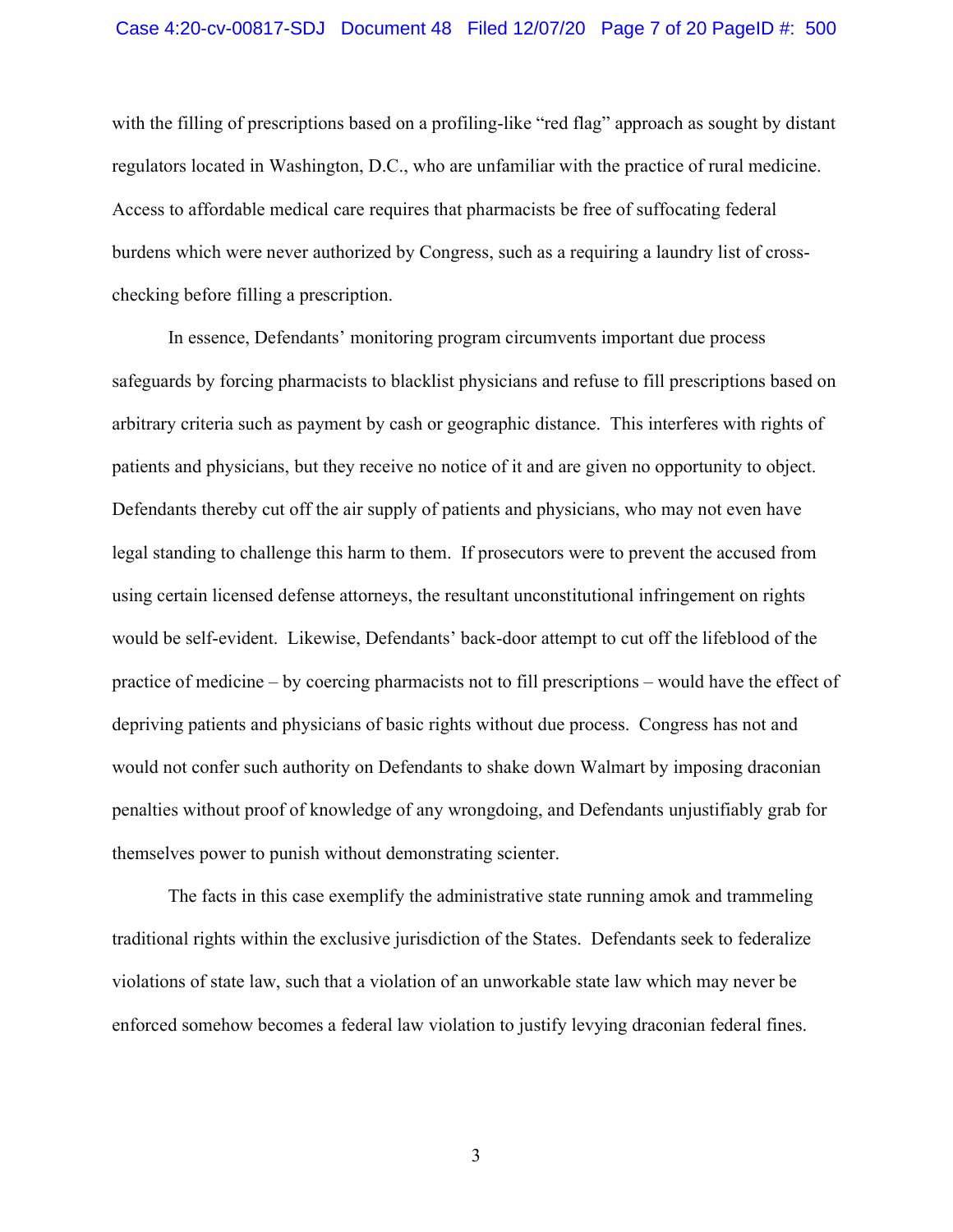Case 4:20-cv-00817-SDJ Document 48 Filed 12/07/20 Page 8 of 20 PageID #: 501

This Court should flatly reject Defendants' unauthorized, costly encroachment on a field within the exclusive domain of Texas and other States.

#### ARGUMENT

## I. Defendants' "Red Flag," One-Size-Fits-All Approach Violates Due Process Rights of Physicians and Patients to their Detriment, and Penalties Should Not Be Imposed Without Proof of Scienter.

Amicus AAPS has a membership that includes physicians in small, often rural, practices.

These physicians have particularly strong relationships with their patients, and greater experience than non-physicians to understand the patients' medical needs. Physicians are in a far better position to decide the proper medication for a patient, without second-guessing by pharmacists as caused by their fear of being subjected to fines by Defendants. Pharmacists do not examine patients. Nor do they spend equivalent time evaluating the needs of a patient who seeks to fill a valid prescription. Defendants should not be insisting that pharmacies be penalized unless they profile patients in some kind of one-size-fits-all approach to medical care.

 As Marilyn Singleton, M.D., J.D., submitted as President of AAPS in comments to HHS in March 2019:

[T]oo often the unintended consequences created by past robotic, top-down policies resulted in harm to patients. Past policies incentivized the use of opioids even when they might not be in the best interest of patients. Now, the current shift to deterrence is improperly punishing pain patients and those trying to care for them.

Letter by Dr. Singleton, *supra*, at 1. AAPS supported the view taken then by HHS that "individualized, patient-centered care is vital to addressing the public health pain crisis." Id. But that is not the approach taken by Defendants now as they pursue through litigation their "robotic, top-down" policy that AAPS and others have properly criticized. Patients are individuals with individual needs, and it is a mistake to subject them to collectivist-style profiling in order to obstruct the filling of their prescriptions. In purely legal terms, it is a denial of patients' due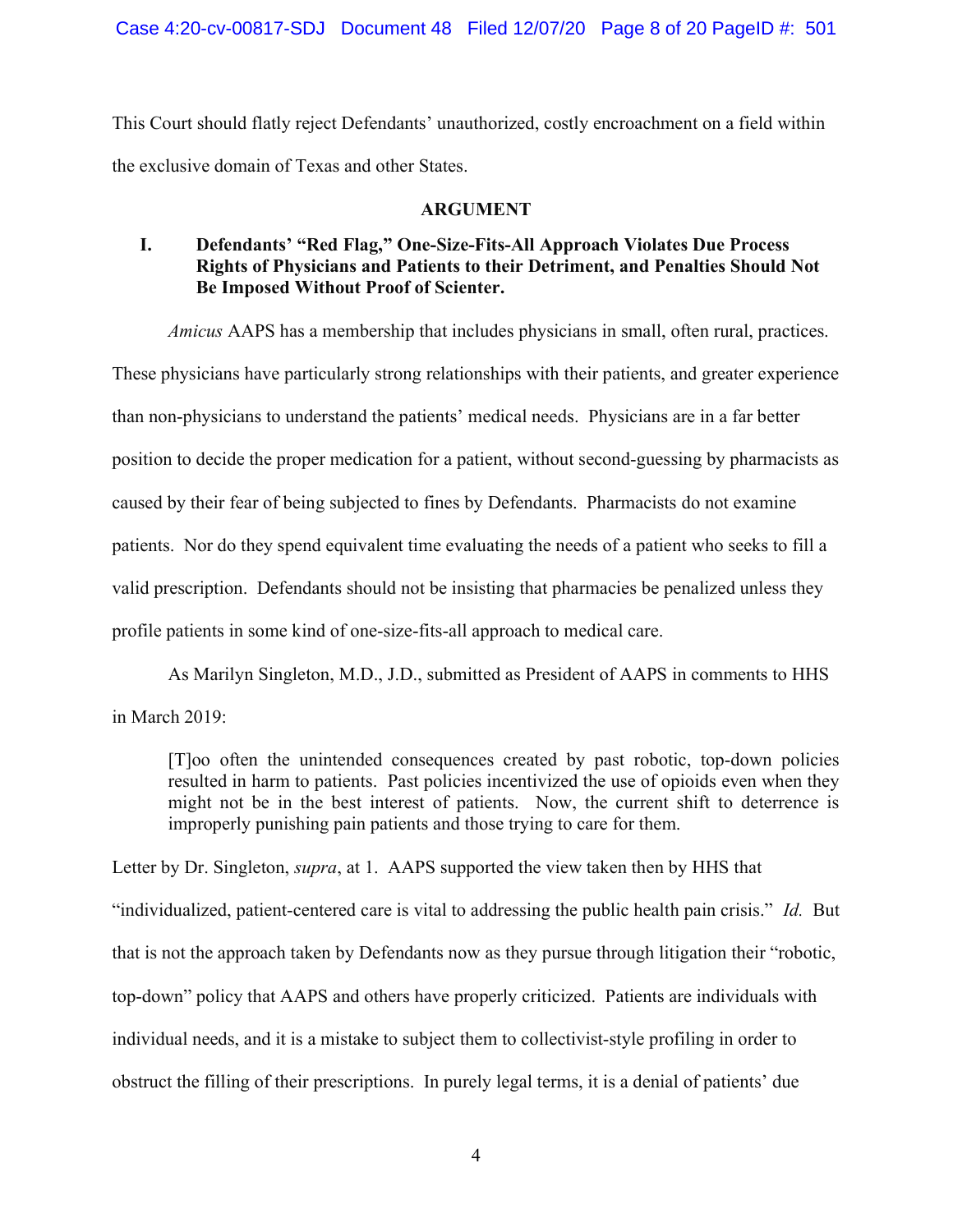process rights and those of their physicians for Defendants to deny access to medication in this roundabout way of targeting honest pharmacies rather than wrongdoers.

Unless Walmart prevails on its motion for partial summary judgment, Defendants will prevent pharmacists from filling prescriptions by physicians based on the blacklisting of certain physicians and the use of cash by patients, without due process to physicians and patients. Defendants should not be allowed to do an end run through litigation to evade such due process.

#### A. The Unauthorized "Red Flag" Program by Defendants Violates Due Process.

A physician has due process rights against revocation of his medical license, and patients have a due process right against arbitrary interference by the government with access to ethical medical care. Yet Defendants' approach bypasses these due process safeguards by litigating against pharmacies, without providing any opportunity to physicians and patients to defend their rights. A medical license loses value if pharmacies refuse to fill the physician's prescriptions based on litigation against the pharmacies by Defendants. Similarly, cash as property of an individual loses value if he cannot use the cash to purchase medication to alleviate his suffering.

Patients of AAPS physicians include uninsured, underinsured, and insured who sometimes prefer to pay cash. Privacy is one obvious reason to pay cash. Avoiding the timeconsuming red tape of insurance, and simply being in a hurry or forgetting one's insurance card are additional reasons. Not all insurance plans pay for prescriptions filled at all pharmacies, and it may be more efficient simply to pay cash than to try to find out what is covered and what is not, and where. Regulations under the Hitech Act even require most entities to accept cash if requested. Philip Eskew, "Exercising Patient Rights under the HITECH Act," 24 Journal of American Physicians and Surgeons 50, 52 (2019).<sup>4</sup> Paying cash may be less than a "co-pay".

<sup>4</sup> https://jpands.org/vol24no2/eskew.pdf (viewed 12/6/20).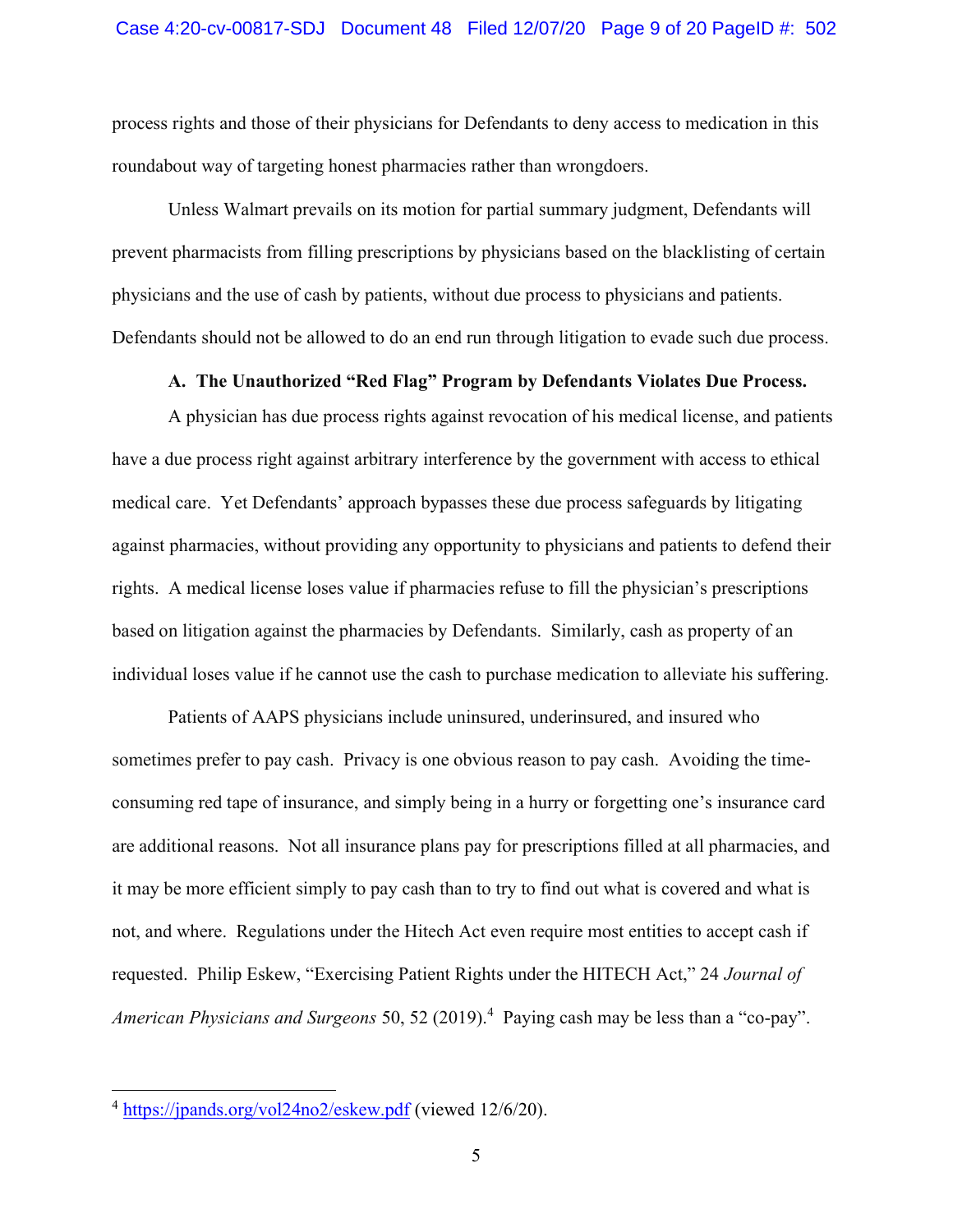In an infringement on basic rights, Defendants would punish pharmacies that accept cash from patients for medication which might be covered by insurance. See Walmart's Motion for Partial Summary Judgment ("Walmart Mot.") at 5; Complaint ¶ 41, United States v. Seashore Drugs, Inc., No. 7:20-cv-207-FL (E.D.N.C.) (filed Oct. 30, 2020, "Seashore Complaint") ("Red Flag No. 8: Cash Payments"). Pharmacies have no way of knowing whether the insurance plan which a patient has may or may not pay for a particular medication, or whether the patient is current in his premium payments to that insurance plan, or whether the patient has legitimate reasons such as privacy or convenience for paying cash. Many pharmacies might simply refuse to accept cash from *any* patient rather than run the risk of taking cash and being investigated and fined by Defendants for doing so. In Washington, D.C., restaurants and retailers increasingly refused to accept cash until the D.C. Council recently passed an ordinance prohibiting "no cash" policies, because no-cash policies harm many people. Fenit Nirappil, "D.C. Council votes to outlaw cashless stores, allow some prisoners to seek early release," THE WASHINGTON POST (Dec. 2, 2020) ("San Francisco, New York City and Philadelphia have [also] recently started requiring retailers to take cash payments, as do the states of New Jersey and Massachusetts").<sup>5</sup>

The interference by Defendants, based in D.C., with cash payments for medications outside of the Beltway is both ironic and lacking in due process for those wanting to pay or receive cash for legitimate transactions. See Lawrence H. White, "The Curse of the War on Cash," CATO JOURNAL (Spring/Summer 2018) ("Coercive efforts to suppress cash deprive honest people of the ability to use their preferred method of payment."). <sup>6</sup> It is pure fiction that banning or disfavoring cash transactions for medications would reduce overall crime, as the use

<sup>5</sup> https://www.msn.com/en-us/news/us/d-c-council-votes-to-outlaw-cashless-stores-allow-someprisoners-to-seek-early-release/ar-BB1bxrOI (viewed 12/5/20).

 $6$  https://www.cato.org/cato-journal/springsummer-2018/curse-war-cash (viewed 11/26/20).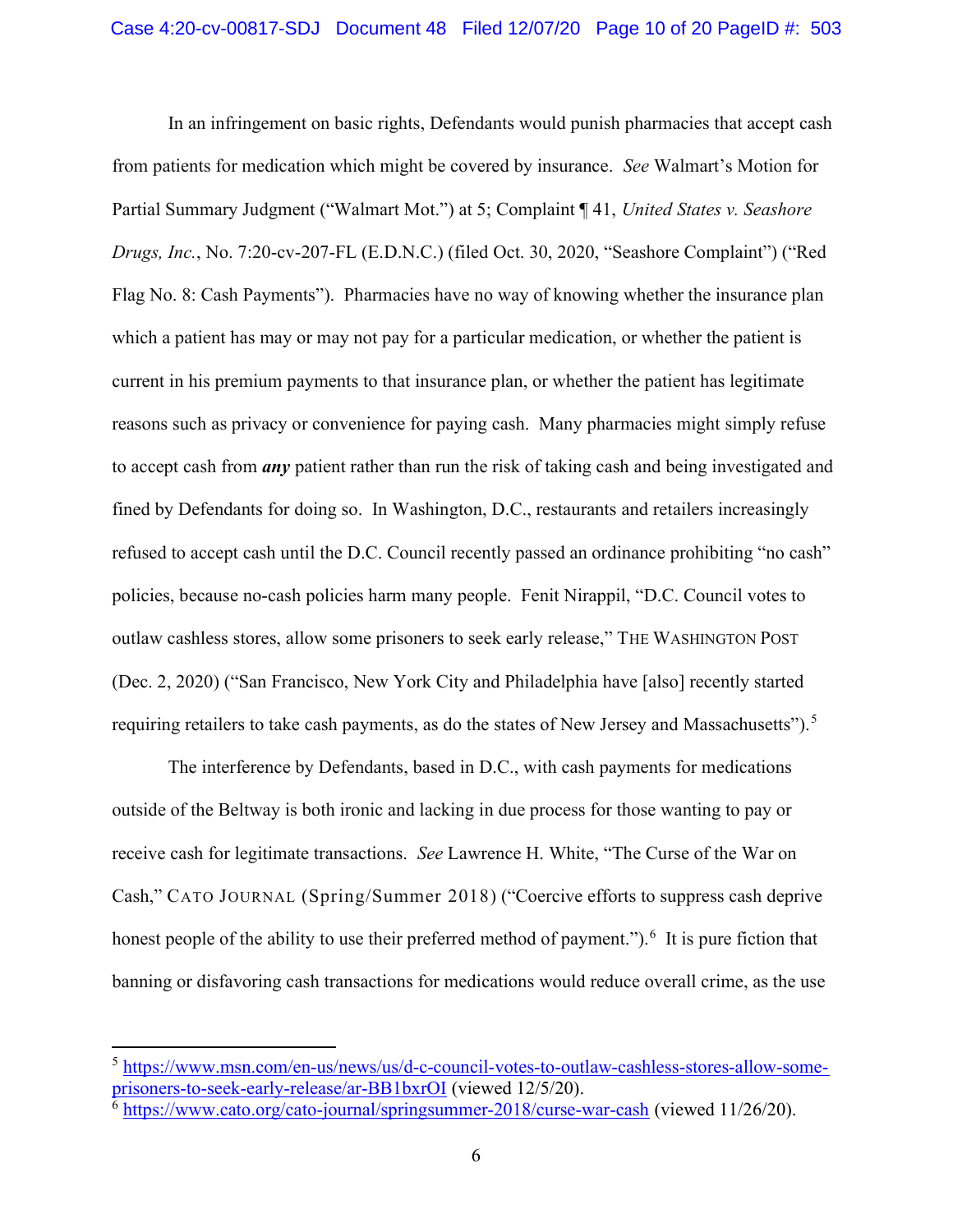of cash thwarts other types of crimes such as stolen accounts and identity theft. Cash

transactions are therefore preferred by many people to protect their privacy and security:

Although advocates of a cashless society laud crime prevention as one of the significant benefits, the increase in cashless transactions in recent years has also ushered in increased levels of identity theft and cybercrime. In 2017 alone, more than 1,500 data breaches occurred compromising more than 170 million records, including approximately 14 million credit card numbers. As recently as November 2018, Marriott International disclosed that a guest reservation database had been breached, affecting as many as 500 million guests. In September 2018, Facebook announced that roughly 90 million user accounts had been compromised by hackers. In December 2017, online auction platform eBay announced that a privacy leak resulted in personal information of many customers being made publicly available – in some cases customers' real names were listed alongside their sensitive purchases such as pregnancy, drug, and HIV testing kits.

Tamara Kurtzman, "Cashing Out," 42 Los Angeles Lawyer 22, 26 (March 2019).

Similarly, traveling long distances for goods or services is common in rural America, and AAPS member physicians have patients who travel substantial distances both to obtain medical care and purchase medication. In rural and western parts of the United States there is nothing suspicious about a patient to driving a long distance for preferred medical care or medication from a favored pharmacy. Colorado's third congressional district, for example, is the size of the entire state of Pennsylvania, $<sup>7</sup>$  and political campaigners would inevitably purchase legitimate</sup> medication far from home in that district. Categorizing geographical distance as a red flag, as Defendants attempt to do, would improperly chill and deter many legitimate, beneficial prescriptions. See Seashore Complaint ¶ 33.

Defendants' attempt to have pharmacies blacklist physicians such that *all* their controlled substance prescriptions are rejected, not merely suspect ones, is likewise improper and a violation of the physicians' due process rights. See Walmart's Mot. at 19. Many physicians

<sup>7</sup> https://nsjonline.com/article/2020/11/republican-lauren-boebert-wins-bitter-colorado-houserace/ (viewed 12/5/20).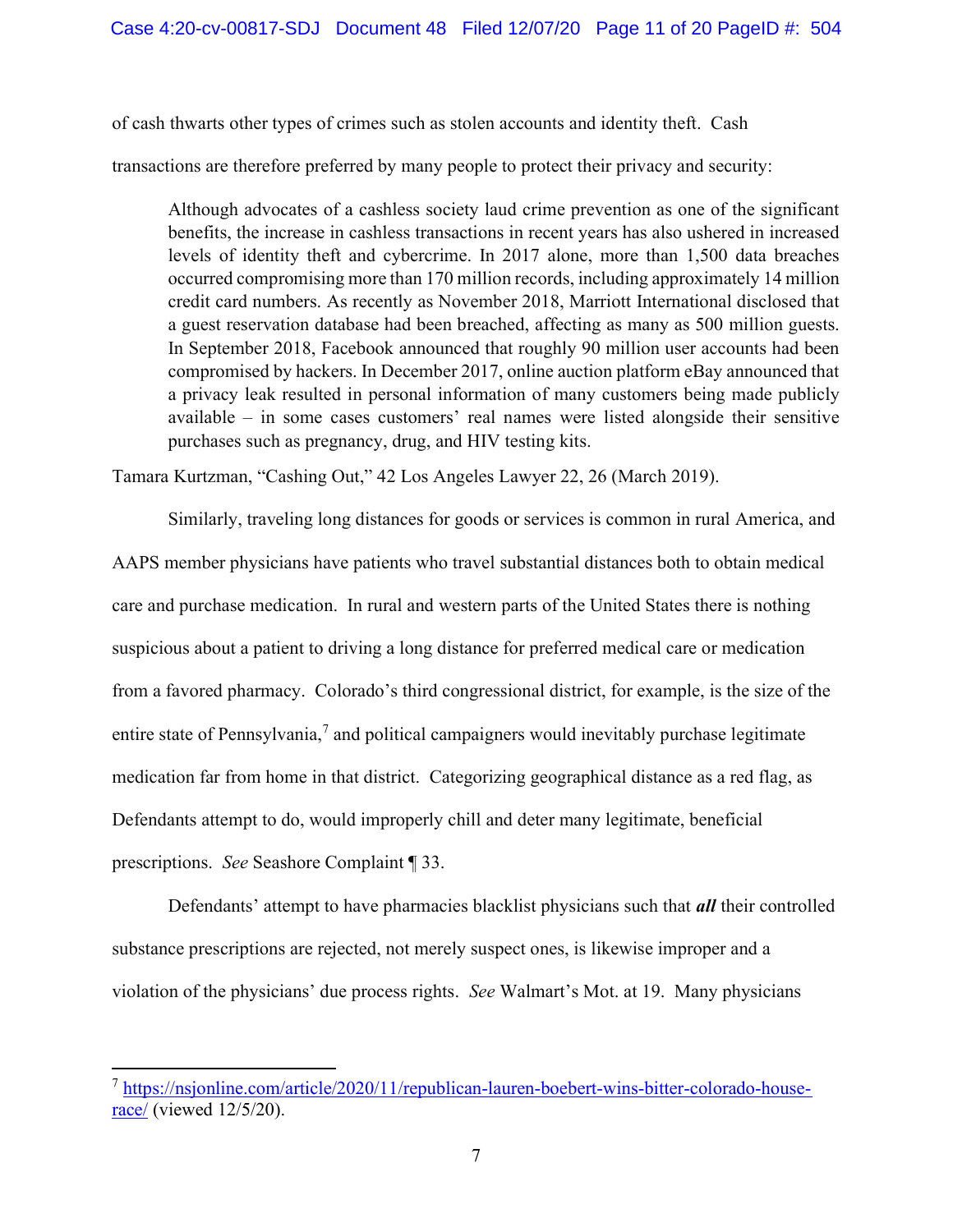would be destroyed, and their patients denied medical care, if the physicians were blacklisted by pharmacies such that **none** of their controlled substance prescriptions are filled. It is unclear what, if any, legal recourse such physicians would have against such a blacklisting. State medical boards regulate medicine, and due process protects physicians against unfair actions taken by the State against their license. But physicians have no due process means to protect themselves and their patients against pharmacies refusing to fill their prescriptions out of fear of Defendants suing the pharmacies.

Pharmacies, like any business, strive out of necessity to keep their costs low in order to stay open, and Defendants' demand for complicated monitoring would result in many pharmacies simply refusing to fill legitimate prescriptions by good physicians rather than incur the substantial costs and risks associated with Defendants' monitoring program. Defendants have not sought or obtained input by groups such as AAPS before imposing red flags, which lack the protections of notice-and-comment style regulation. Defendants should limit themselves to instances of actual knowledge of wrongdoing, as required by traditional scienter.

#### B. This Court Should Reject Defendants' Attempt to Bypass Scienter.

The requirement of scienter is fundamental to our legal system, as centuries of Anglo-American jurisprudence confirm the need to prove real *mens rea* before depriving someone of his liberty or property. Imposing penalties without a finding of scienter, as Defendants seek to do, is improper except in very limited circumstances absent here.

More than a half-century ago, the Supreme Court held that the requirement of *mens rea* in criminal prosecutions is "universal and persistent in mature systems of law":

The contention that an injury can amount to a crime only when inflicted by intention is no provincial or transient notion. It is as universal and persistent in mature systems of law as belief in freedom of the human will and a consequent ability and duty of the normal individual to choose between good and evil.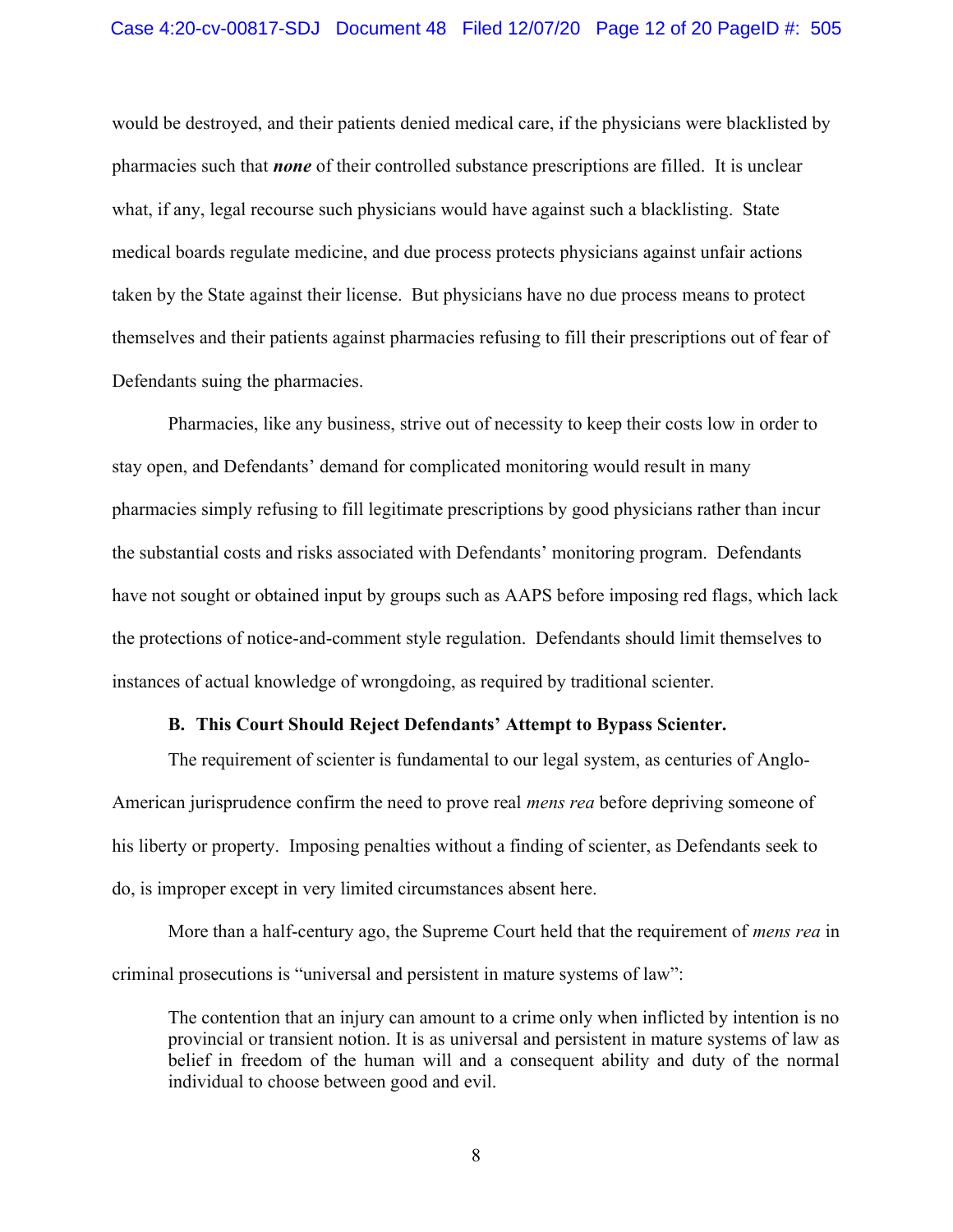Morissette v. United States, 342 U.S. 246, 250 (1952).

In Staples v. United States, the Supreme Court rejected a lower standard for criminal intent that was urged by the government. 511 U.S. 600, 604 (1994). Proof of intent to do something is not enough; there must also be proof of intent to do something criminal. Mens rea "require[s] that the defendant know the facts that make his conduct illegal." Id. at 605. Moreover, even where there is not an express requirement of proof of an intent of wrongdoing, such a requirement should be inferred in order to avoid constitutional infirmities. See, e.g., United States v. United States Gypsum Co., 438 U.S. 422, 446 (1978) (rejecting an interpretation of a statute that "would effectively eliminate intent as an ingredient of the offense") (inner quotations omitted). See also Nat'l Fed'n of Indep. Bus v. Sebelius, 567 U.S. 519, 668 (2012) (Scalia, Kennedy, Thomas, and Alito, JJ., dissenting) ("[W]here a statute is silent as to scienter, we traditionally presume a *mens rea* requirement if the statute imposes a 'severe penalty.'") (quoting Staples, 511 U.S. at 618).

Despite these well-established requirements of due process, Defendants attempt to impose draconian fines while bypassing scienter requirements. This has the effect of depriving due process rights of patients too, who are left unable to purchase medication on legitimate prescriptions, based on the collectivist-style profiling demanded by Defendants of pharmacies.

## C. As AAPS Has Previously Stated to HHS, Defendants' Top-Down Approach is Misguided.

As AAPS has emphasized in its comments to HHS, "Blaming doctors and pain patients for the surge in opioid deaths is misplaced and diverts resources from addressing the true culprits complicit in the increased deaths." Letter by Dr. Singleton, supra, at 1. Instead, as AAPS has stated to HHS: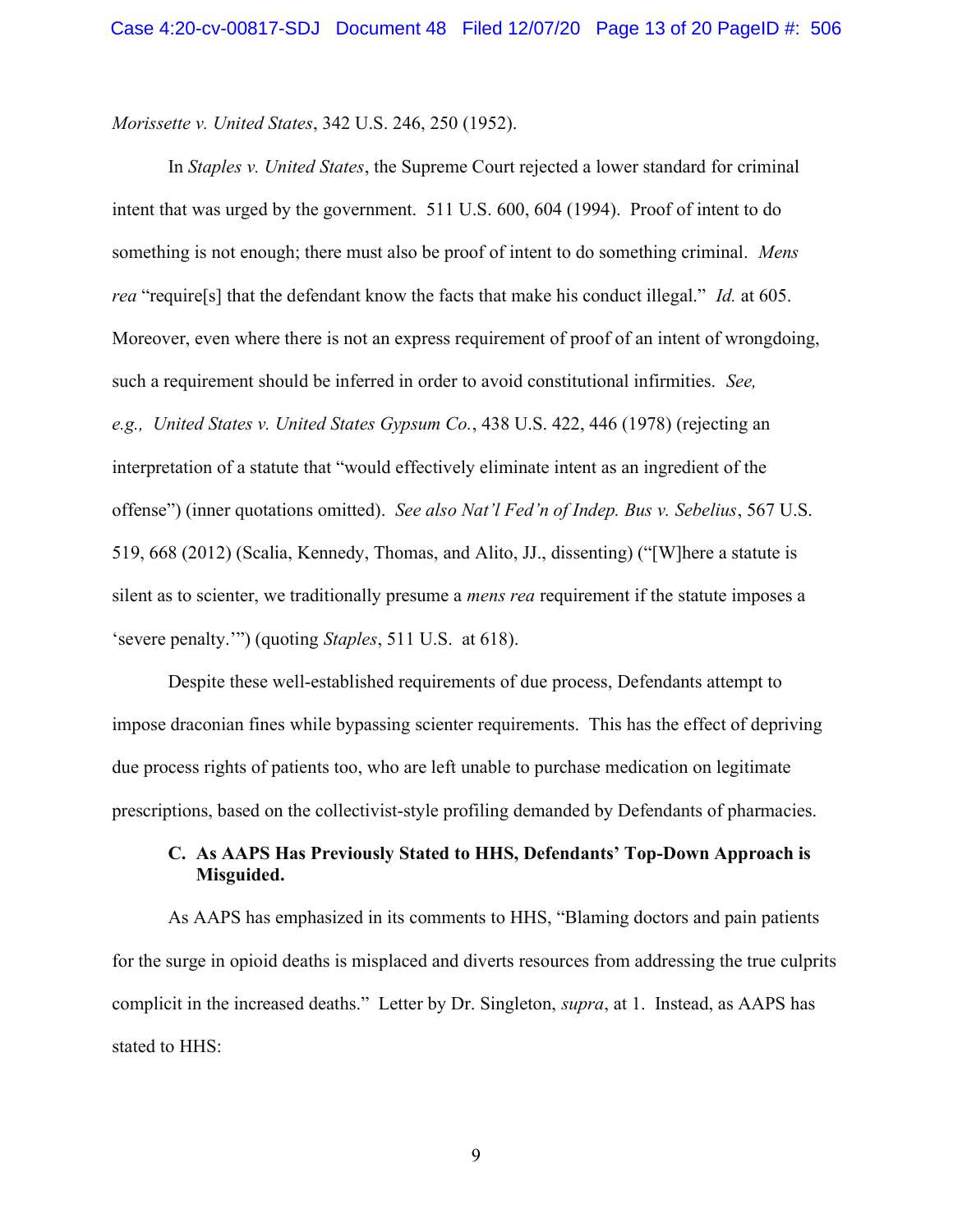#### Case 4:20-cv-00817-SDJ Document 48 Filed 12/07/20 Page 14 of 20 PageID #: 507

The needs of individual patients need to remain at the center of patient care decisions and … actions by third parties interfering in the patient-physician relationship need to be minimized and even eliminated.

Id. at  $3$ .

 It is improper for Defendants, without complying with the safeguards of notice-andcomment rulemaking, to create incentives for pharmacies to interfere with the medical judgment of physicians who are treating patients according to their individualized needs. Defendants' monitoring program distorts the independent medical and pharmacist decision-making which is essential to attaining optimal medical care for each patient. Defendants would subject pharmacists to fear for filling legitimate prescriptions, and burden physicians with phone calls or rejections by pharmacists who refuse to provide medication which physicians have already determined to be necessary for patients.

Defendants' approach of impeding access by the law-abiding public to a good which may be misused by some has been resoundingly rejected in other areas of law, such as gun control. Compelling gun shops to refuse to sell guns to those who pay cash or travel a long distance would hardly pass muster. In our society the law-abiding public is not to be held hostage to miscreants and criminals. Law-abiding patients and their physicians should not lose their liberties because of a few who misbehave. Profiling has been rejected for similar reasons, and yet Defendants try to impose profiling here in a roundabout way with their demands that pharmacies profile patients.

Defendants' red flag program is Orwellian and contrary to fundamental liberty. Physicians and their patients should not have to explain to a pharmacist why something is being paid in cash rather than through insurance or why someone is buying at a distant location, and pharmacists should not be compelled by Defendants to disfavor and block such transactions.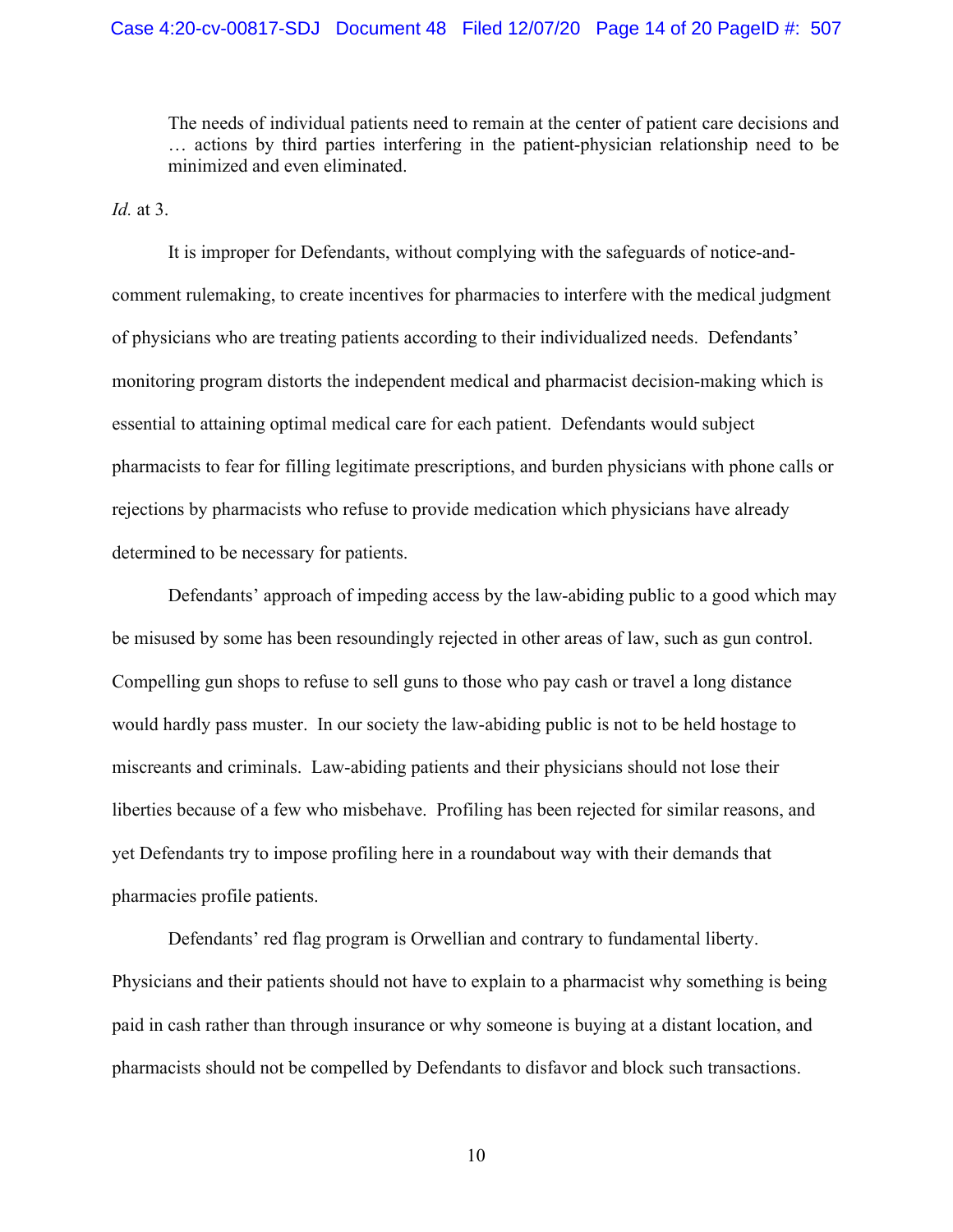## II. A Majority on the Supreme Court Has Rejected Unauthorized Regulation by the DOJ which Is Analogous to What It Attempts Here.

Fully half of an eight-member Supreme Court cast doubt on a statutory delegation by Congress to Defendant DOJ to establish requirements for registration by sex offenders, which is arguably a more compelling context for deferring to the DOJ than the issue at bar here. Gundy v. United States, 139 S. Ct. 2116 (2019). Three justices sharply criticized and rejected a congressional delegation to Defendant DOJ to promulgate a rule on whether sex offenders convicted prior to the enactment of a certain law would be required to register pursuant to that law. Id. at 2131-48 (Gorsuch, Thomas, and Roberts, JJ., dissenting). A fourth justice was critical also, but joined the affirmance of the congressional delegation because he did not yet see a majority on the Court to invalidate in that case an unconstitutional delegation of power to the executive branch. Thus the view of fully half of the then eight-member Court – all of the more textualist side of the Court – was that broad or vague lawmaking should not be delegated by Congress to the executive branch.<sup>8</sup>

Under the foregoing approach, even if Congress had delegated to Defendants the authority to require detailed monitoring by pharmacists, the Constitution would not allow such a sweeping delegation of lawmaking by Congress to the executive branch. In fact, Congress did not even delegate such authority to Defendants, so Defendants' legal position is far weaker here than its tenuous position in Gundy.

Newly confirmed Justice Brett Kavanaugh was unable to participate in the *Gundy* decision. But Justice Kavanaugh subsequently wrote in praise of the dissent that opposed the

 $8$  The three justices who rejected DOJ's authority to create a new requirement in Gundy were Justices Neil Gorsuch and Clarence Thomas, and Chief Justice John Roberts. Justice Sam Alito expressed his preference to join them in a future case. Newly confirmed Justice Brett Kavanaugh was not able to participate in the *Gundy* case, but praised the dissent in a subsequent opinion.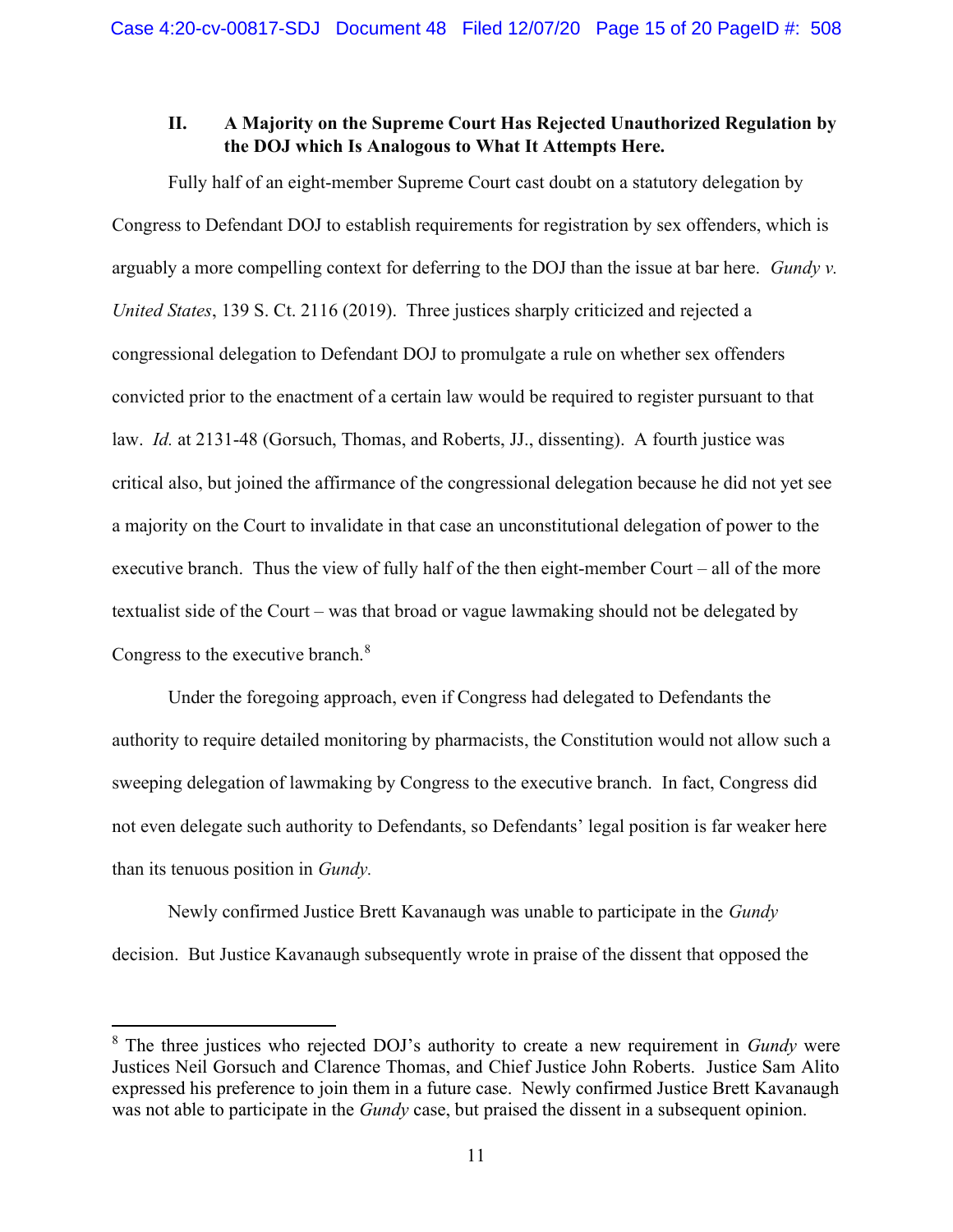lawmaking by DOJ, which suggests that there is at least a 5-4 majority on the Court against the

unauthorized regulations by Defendants which are at issue in this case:

I agree with the denial of certiorari because this case ultimately raises the same statutory interpretation issue that the Court resolved last Term in *Gundy v. United States*, 588 U.S. \_\_\_, 139 S. Ct. 2116, 204 L. Ed. 2d 522 (2019). I write separately because Justice Gorsuch's scholarly analysis of the Constitution's nondelegation doctrine in his Gundy dissent may warrant further consideration in future cases. Justice Gorsuch's opinion built on views expressed by then-Justice Rehnquist some 40 years ago in Industrial Union Dept., AFL-CIO v. American Petroleum Institute, 448 U.S. 607, 685-686, 100 S. Ct. 2844, 65 L. Ed. 2d 1010 (1980) (Rehnquist, J., concurring in judgment). In that case, Justice Rehnquist opined that major national policy decisions must be made by Congress and the President in the legislative process, not delegated by Congress to the Executive Branch.

In the wake of Justice Rehnquist's opinion, the Court has not adopted a nondelegation principle for major questions. But the Court has applied a closely related statutory interpretation doctrine: In order for an executive or independent agency to exercise regulatory authority over a major policy question of great economic and political importance, Congress must either: (i) expressly and specifically decide the major policy question itself and delegate to the agency the authority to regulate and enforce; or (ii) expressly and specifically delegate to the agency the authority both to decide the major policy question and to regulate and enforce. See, e.g., Utility Air Regulatory Group v. EPA, 573 U. S. 302, 134 S. Ct. 2427, 189 L. Ed. 2d 372 (2014); FDA v. Brown & Williamson Tobacco Corp., 529 U. S. 120, 120 S. Ct. 1291, 146 L. Ed. 2d 121 (2000); MCI Telecommunications Corp. v. American Telephone & Telegraph Co., 512 U.S. 218, 114 S. Ct. 2223, 129 L. Ed. 2d 182 (1994); Breyer, Judicial Review of Questions of Law and Policy, 38 Admin. L. Rev. 363, 370 (1986).

Paul v. United States, 140 S. Ct. 342, 342 (2019) (Kavanaugh, J., concurring in the denial of a

petition for certiorari, emphasis added).

The attempt by Defendants to impose red flag monitoring on pharmacies falls far short of

the above test. Thus Defendants have acted without authority, and a declaratory judgment

should be granted as requested by Walmart. The Fifth Circuit has agreed with the views of the

Supreme Court Justices who now comprise a majority. See, e.g., Big Time Vapes, Inc. v. FDA,

963 F.3d 436, 443 (5th Cir. 2020) ("Indeed, '[w]e ought not to shy away from our judicial duty

to invalidate unconstitutional delegations'; '[i]f we are ever to reshoulder the burden of ensuring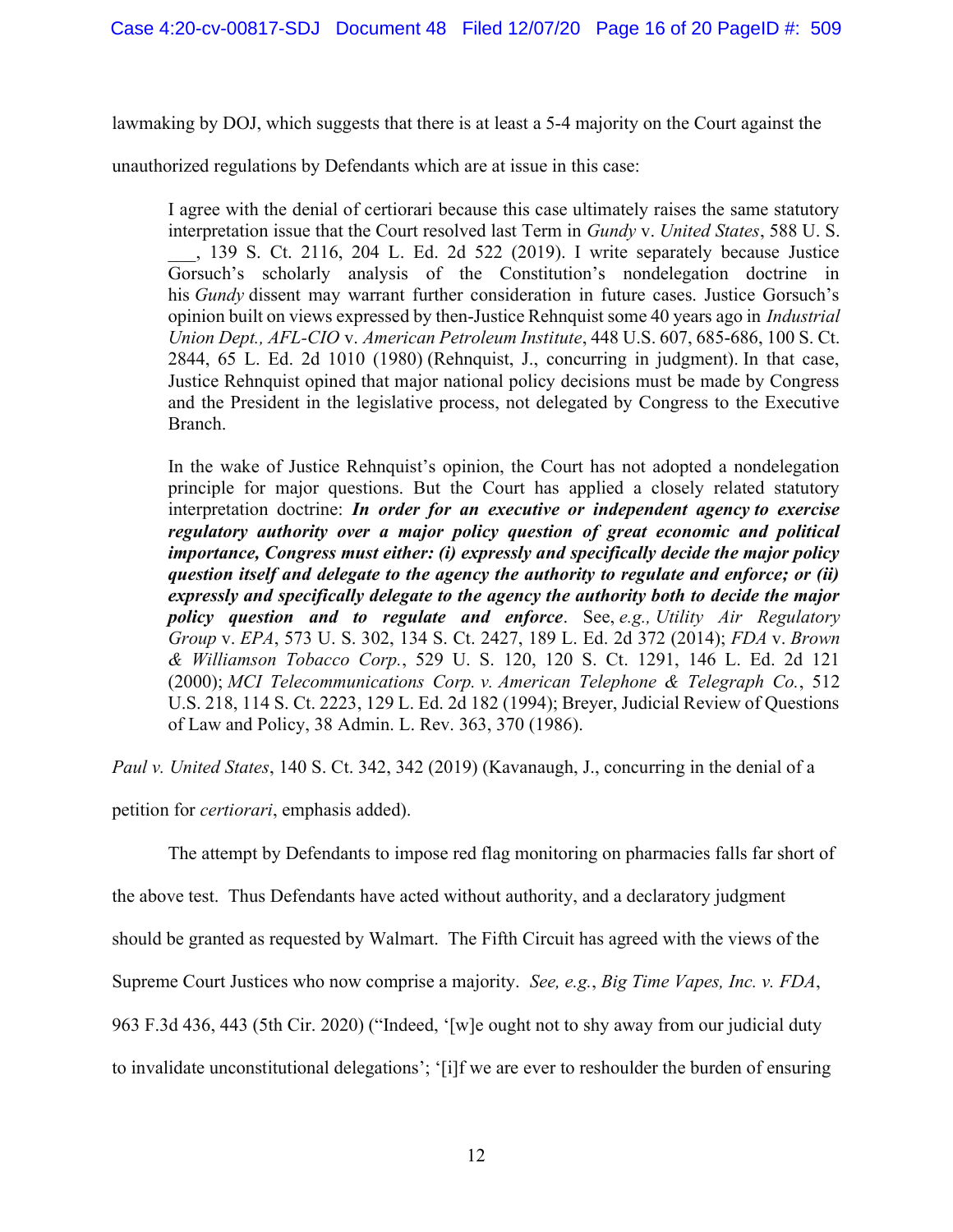that Congress itself make the critical policy decisions, these are surely the cases in which to do it.'") (quoting Indus. Union Dep't, AFL-CIO v. Am. Petroleum Inst., 448 U.S. 607, 686-87 (1980) (Rehnquist, J., concurring in the judgment)). It seems likely that the Fifth Circuit and the Supreme Court would view with enormous skepticism any profiling which flags the use of cash or geographic distance as criteria for blocking medication, as sought by Defendants, particularly in the absence of congressional authorization for such a potentially harmful approach.

The vice of a runaway administrative state that makes up its own rules as it goes along has been widely criticized. "[T]he claim that imposing the rule of law on agency behavior could protect Americans from an administrative state run amok, which prior to World War II had been solely the claim of opponents of the New Deal, was increasingly heard across the political spectrum." Reuel E. Schiller, "Enlarging the Administrative Polity: Administrative Law and the Changing Definition of Pluralism, 1945-1970," 53 VAND. L. REV. 1389, 1405 (Oct. 2000). It is overdue to enjoin the "administrative state run amok," as presented in this case.

### III. Defendants Overreach Constitutional Limits on Their Jurisdiction.

Defendants improperly attempt to federalize law which has traditionally been within the exclusive jurisdiction of the States. States, not the federal government, regulate pharmacies. On issues not relevant here, the Food & Drug Administration has some limited authority over the marketing of medications sold in interstate commerce. Defendant Drug Enforcement Administration has some limited authority over medications designated as controlled substances. No federal agency has any authority over the practice of medicine, or any power to federalize state law concerning prescriptions and the practice of medicine.

Yet Defendants are attempting to do exactly that, by searching for a technical violation of state law and treating it as though it were an automatic implied violation of federal law. See Walmart's Mot. at 11-12. This infringes on the dual sovereignties fundamental to our system of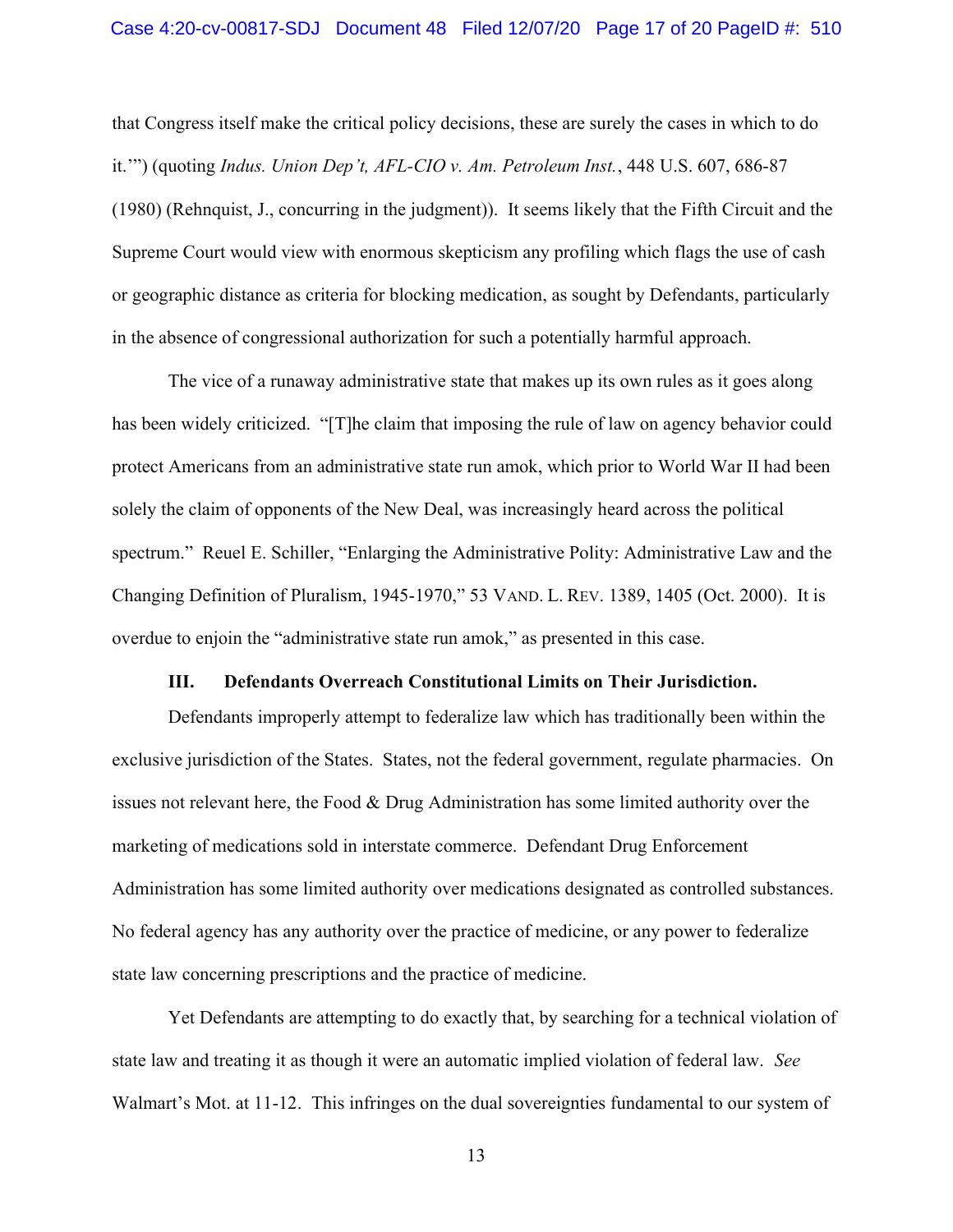government. State sovereigns are not mere vassals of federal sovereignty, but rather are co-equal authorities having some exclusive domains. Indeed, since the States created the federal government, it is properly understood as an agent of the States, having limited authority.

In the seminal case of Lopez v. United States, the Supreme Court invalidated a federal

law which criminalized carrying a gun within a school zone. As Justice Kennedy explained in

his concurrence in that case:

Though on the surface the idea may seem counter-intuitive, it was the insight of the Framers that freedom was enhanced by the creation of two governments, not one. In the compound republic of America, the power surrendered by the people is first divided between two distinct governments, and then the portion allotted to each subdivided among distinct and separate departments. Hence a double security arises to the rights of the people. The different governments will control each other, at the same time that each will be controlled by itself. … The Constitution divides authority between federal and state governments for the protection of individuals. State sovereignty is not just an end in itself: Rather, federalism secures to citizens the liberties that derive from the diffusion of sovereign power.

United States v. Lopez, 514 U.S. 549, 576 (1995) (Kennedy, J., concurring, inner citations and quotation marks omitted). See also United States v. Morrison, 529 U.S. 598, 615-16 (2000) (rejecting as fallacious a failure to recognize constitutional limits on federal intrusions into "traditional state regulation" because "[u]nder our written Constitution … the limitation of congressional authority is not solely a matter of legislative grace.").

Here, Congress has not even authorized the red flag monitoring demanded by

Defendants. It is as though Defendants attempt to implicitly tax Walmart and other pharmacies with penalties, without any congressional authorization to do so. It does not matter how compelling Defendants may think the need is for such a tax. The executive branch lacks the authority to create new taxes in the absence of congressional authorization. "Taxation is a legislative function, and Congress ... is the sole organ for levying taxes." Nat'l Cable Television Ass'n v. United States, 415 U.S. 336, 340 (1974).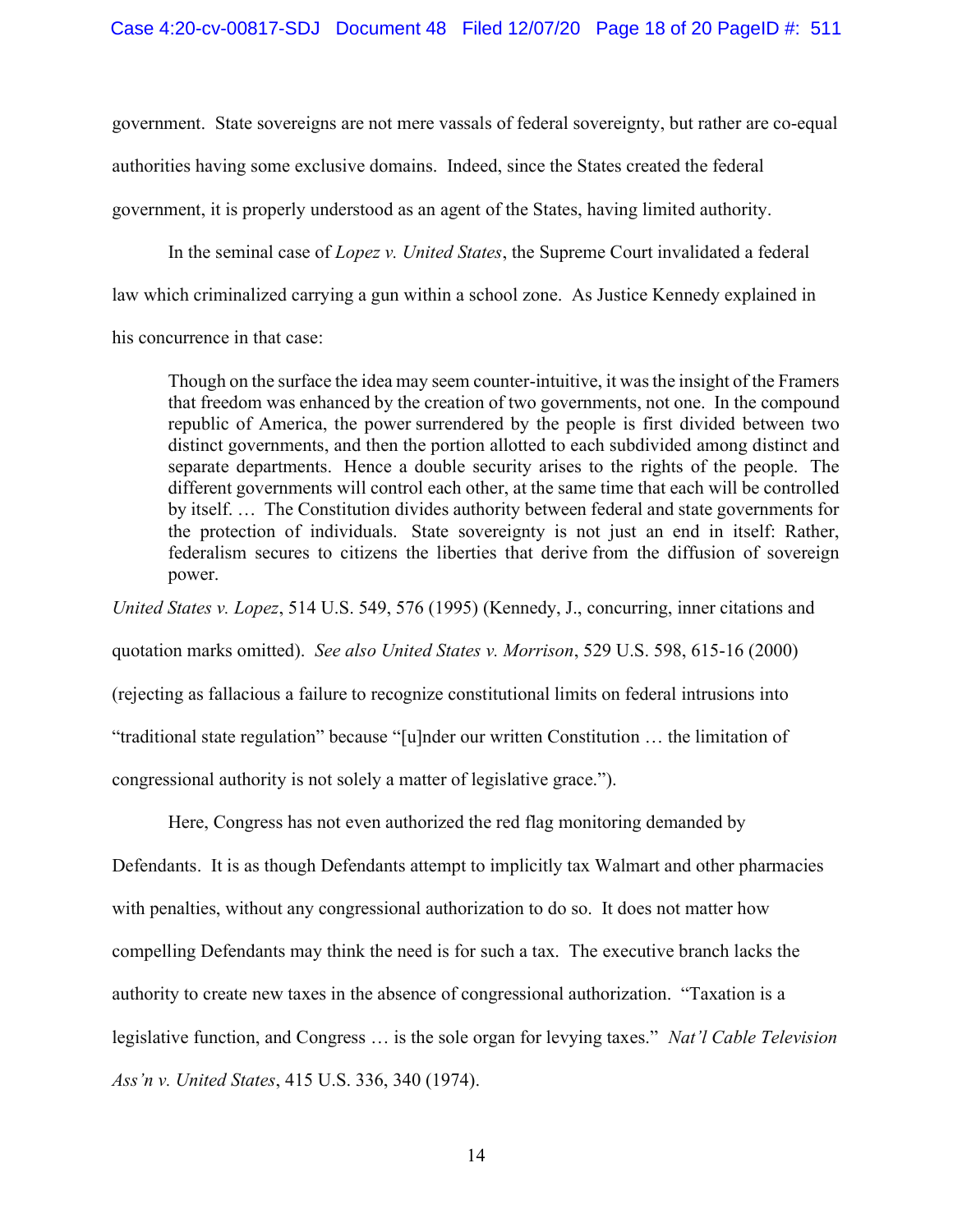In its Nat'l Cable Television Ass'n decision, the Supreme Court declared that:

It would be such a sharp break with our traditions to conclude that Congress had bestowed on a federal agency the taxing power …. The addition of "public policy or interest served, and other pertinent facts," if read literally, carries an agency far from its customary orbit and puts it in search of revenue in the manner of an Appropriations Committee of the House.

Id. at 341 (emphasis added).

 Yet Defendants' red flag monitoring program attempts to do what the Supreme Court has held to be within the exclusive province of Congress: impose an assessment on Walmart and other pharmacies purportedly to advance the "public policy or interest served," which is a legislative function. *Id.* (inner quotations omitted). "Such assessments are in the nature of 'taxes' which under our constitutional regime are traditionally levied by Congress." Id.

Defendants' browbeating of pharmacies disrupts the beneficial functioning of the free market and improperly circumvents Congress. In this case, patients are the economic victims of Defendants' actions against pharmacies, because when the cost of doing business increases then those costs are shifted to and borne by the customers, who in this case are patients of physicians.

While this case relates to controlled substances, about which there may be some empathy for more regulation, the legal principles at stake extend throughout the medical profession and across all types of economic activity. The energy sector central to the Texas economy, for example, is increasingly a target of politically motivated regulation and bounty-hunting by outof-state politicians. The protections of the legislative process in Congress are essential, such that the many representatives of Texas on Capitol Hill may defend against shaking down entire industries important to Texas. This Court should reject circumvention by administrative fiat.

#### Conclusion

The Court should grant Defendants' motion for partial summary judgment in its entirety.